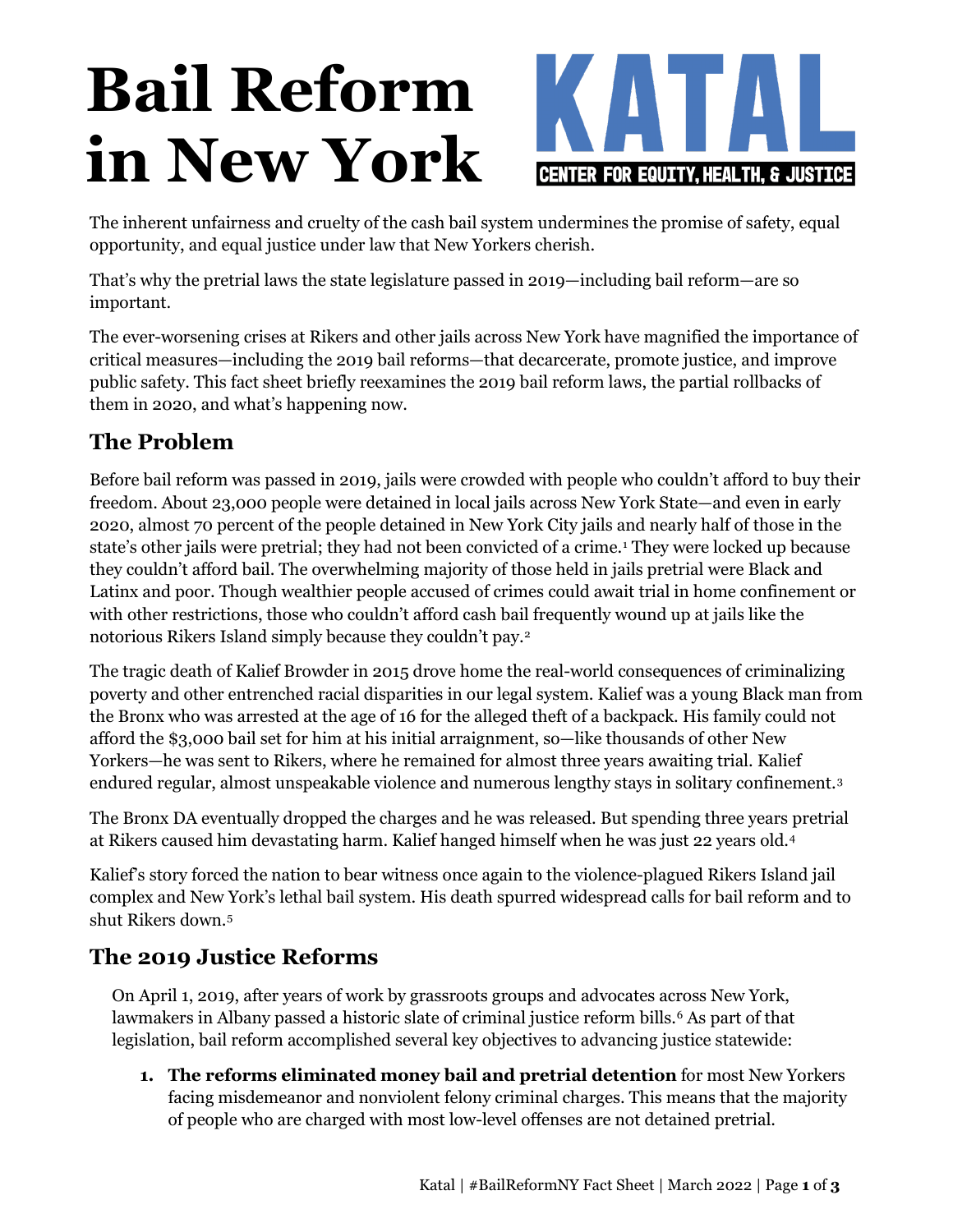- **2. The legislation requires that most people are released on their own recognizance** unless a judge rules that other conditions are necessary to assurance court appearances[.7](#page-2-6)
- **3. The reforms restrict the use of electronic monitoring**.
- **4. The legislation requires courts to consider an individual's ability to pay** before setting bail (for anyone who is still subject to bail).

Given New York's unique pretrial laws, which prohibit the consideration of a finding of "dangerousness" in pretrial proceedings, the 2019 reforms represented a substantial overhaul of the state's pretrial system. Combined with changes in discovery practices passed in the same package, these reforms stand out nationwide in their transformation of pretrial practices.[8](#page-2-7)

For a more detailed explanation of the 2019 bail laws, see the [excellent resources provided by the](https://www.courtinnovation.org/publications/bail-reform-NYS) [Center for Court Innovation.](https://www.courtinnovation.org/publications/bail-reform-NYS)

#### **Bail Reform Implementation—and Blowback**

As the new laws went into effect, the impact on jail populations was immediate: fewer people were imprisoned. The jail population in New York City alone dropped by more than 40 percent upon the law's implementation.[9](#page-2-8)

But immediately after reforms passed, opponents called for repeal. The NYPD claimed that the crime rate was rising: it wasn't. And even before bail reform took effect, New York City pols and tabloids sensationalized stories about people who had been released without bail and rearrested.[10](#page-2-9)

Early in 2020, lawmakers reversed course, pushing measures to undermine bail reform. Community groups and other advocates fought against these changes, preventing the worst of the opposition's proposals from passing. But lawmakers did make changes to the bail law—rolling back some of the reforms that advocates argued would lead to more unjust pretrial detention.

And that was exactly what happened. Even though there is no link between bail reform and increased crime—crime went down overall in 2020—the blowback has been substantial.[11](#page-2-10) Some law enforcement officials, including the NYPD commissioner, have been caught lying publicly about bail reform and continue to misinform the public.[12](#page-2-11)

As predicted, the bail-reform rollbacks have sent more people to jail pretrial, making it that much harder to close not only Rikers, but other deadly jails throughout the state.<sup>[13](#page-2-12)</sup>

### **What's Next**

Governor Hochul has proposed more bail reform roll backs. **Katal opposes efforts to roll back bail reform.** It is wrong to hold people in jail simply because they cannot pay bail. It is racist to detain mostly Black and Latinx people at Rikers and other jails while wealthier (and mostly white) defendants can pay their way to freedom.

Lawmakers must make sure that judges are following the law in the pursuit of justice. To do otherwise further corrodes public safety and trust, continuing to pervert the legal system and use it as another tool of oppression rather than one of redress.

> For more information, or to get involved, please contact: Yonah Zeitz, Director of Advocacy: [yonah@katalcenter.org](mailto:yonah@katalcenter.org) or (347) 201-2768.